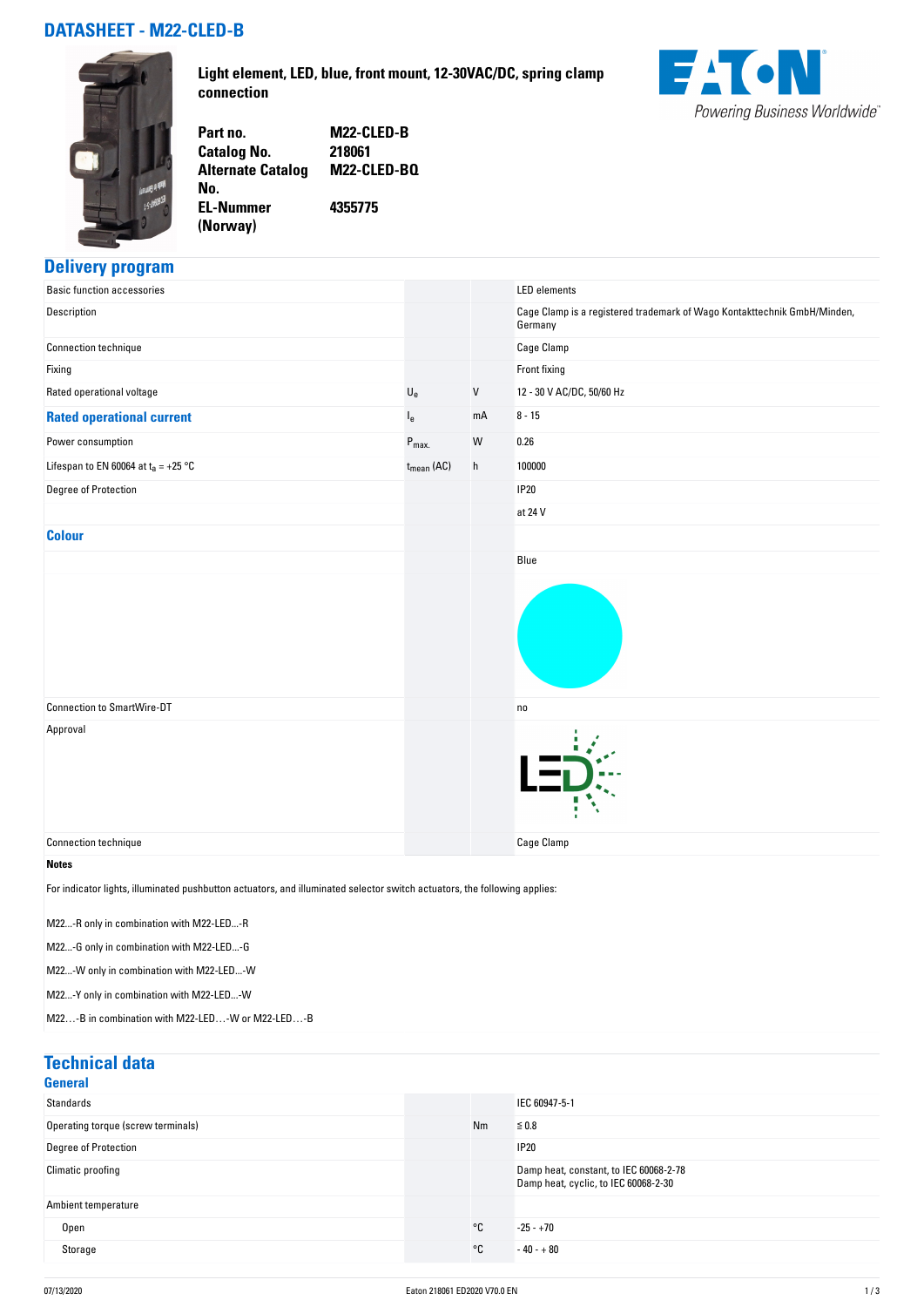| Mounting position                                                                                |           |                 | As required                                                             |
|--------------------------------------------------------------------------------------------------|-----------|-----------------|-------------------------------------------------------------------------|
| Mechanical shock resistance according to IEC 60068-2-27<br>Shock duration 11 ms, half-sinusoidal |           | g               | >30                                                                     |
| Mechanical shock resistance                                                                      |           | $\mathfrak g$   | 30<br>Shock duration 11 ms<br>Sinusoidal<br>according to IEC 60068-2-27 |
| <b>Terminal capacities</b>                                                                       |           | mm <sup>2</sup> |                                                                         |
| Solid                                                                                            |           | mm <sup>2</sup> | $0.75 - 2.5$                                                            |
| Stranded                                                                                         |           | mm <sup>2</sup> | $0.5 - 2.5$                                                             |
| <b>Contacts</b>                                                                                  |           |                 |                                                                         |
| Rated impulse withstand voltage                                                                  | $U_{imp}$ | V AC            | 6000                                                                    |
| Rated insulation voltage                                                                         | $U_i$     | V               | 500                                                                     |
| Overvoltage category/pollution degree                                                            |           |                 | III/3                                                                   |
| Indoor and protected outdoor installation                                                        |           |                 |                                                                         |

# **Design verification as per IEC/EN 61439**

| Technical data for design verification                                                                                    |                   |    |                                                                                                                                     |
|---------------------------------------------------------------------------------------------------------------------------|-------------------|----|-------------------------------------------------------------------------------------------------------------------------------------|
| Rated operational current for specified heat dissipation                                                                  | $I_{n}$           | А  | 0                                                                                                                                   |
| Heat dissipation per pole, current-dependent                                                                              | $P_{\text{vid}}$  | W  | 0                                                                                                                                   |
| Equipment heat dissipation, current-dependent                                                                             | $P_{\text{vid}}$  | W  | 0                                                                                                                                   |
| Static heat dissipation, non-current-dependent                                                                            | $P_{VS}$          | W  | 0.45                                                                                                                                |
| Heat dissipation capacity                                                                                                 | $P_{\text{diss}}$ | W  | 0                                                                                                                                   |
| Operating ambient temperature min.                                                                                        |                   | °C | $-25$                                                                                                                               |
| Operating ambient temperature max.                                                                                        |                   | °C | 70                                                                                                                                  |
| IEC/EN 61439 design verification                                                                                          |                   |    |                                                                                                                                     |
| 10.2 Strength of materials and parts                                                                                      |                   |    |                                                                                                                                     |
| 10.2.2 Corrosion resistance                                                                                               |                   |    | Meets the product standard's requirements.                                                                                          |
| 10.2.3.1 Verification of thermal stability of enclosures                                                                  |                   |    | Meets the product standard's requirements.                                                                                          |
| 10.2.3.2 Verification of resistance of insulating materials to normal heat                                                |                   |    | Meets the product standard's requirements.                                                                                          |
| 10.2.3.3 Verification of resistance of insulating materials to abnormal heat<br>and fire due to internal electric effects |                   |    | Meets the product standard's requirements.                                                                                          |
| 10.2.4 Resistance to ultra-violet (UV) radiation                                                                          |                   |    | Meets the product standard's requirements.                                                                                          |
| 10.2.5 Lifting                                                                                                            |                   |    | Does not apply, since the entire switchgear needs to be evaluated.                                                                  |
| 10.2.6 Mechanical impact                                                                                                  |                   |    | Does not apply, since the entire switchgear needs to be evaluated.                                                                  |
| 10.2.7 Inscriptions                                                                                                       |                   |    | Meets the product standard's requirements.                                                                                          |
| 10.3 Degree of protection of ASSEMBLIES                                                                                   |                   |    | Does not apply, since the entire switchgear needs to be evaluated.                                                                  |
| 10.4 Clearances and creepage distances                                                                                    |                   |    | Meets the product standard's requirements.                                                                                          |
| 10.5 Protection against electric shock                                                                                    |                   |    | Does not apply, since the entire switchgear needs to be evaluated.                                                                  |
| 10.6 Incorporation of switching devices and components                                                                    |                   |    | Does not apply, since the entire switchgear needs to be evaluated.                                                                  |
| 10.7 Internal electrical circuits and connections                                                                         |                   |    | Is the panel builder's responsibility.                                                                                              |
| 10.8 Connections for external conductors                                                                                  |                   |    | Is the panel builder's responsibility.                                                                                              |
| 10.9 Insulation properties                                                                                                |                   |    |                                                                                                                                     |
| 10.9.2 Power-frequency electric strength                                                                                  |                   |    | Is the panel builder's responsibility.                                                                                              |
| 10.9.3 Impulse withstand voltage                                                                                          |                   |    | Is the panel builder's responsibility.                                                                                              |
| 10.9.4 Testing of enclosures made of insulating material                                                                  |                   |    | Is the panel builder's responsibility.                                                                                              |
| 10.10 Temperature rise                                                                                                    |                   |    | The panel builder is responsible for the temperature rise calculation. Eaton will<br>provide heat dissipation data for the devices. |
| 10.11 Short-circuit rating                                                                                                |                   |    | Is the panel builder's responsibility. The specifications for the switchgear must be<br>observed.                                   |
| 10.12 Electromagnetic compatibility                                                                                       |                   |    | Is the panel builder's responsibility. The specifications for the switchgear must be<br>observed.                                   |
| 10.13 Mechanical function                                                                                                 |                   |    | The device meets the requirements, provided the information in the instruction<br>leaflet (IL) is observed.                         |

# **Technical data ETIM 7.0**

Low-voltage industrial components (EG000017) / Lamp holder block for control circuit devices (EC000204)